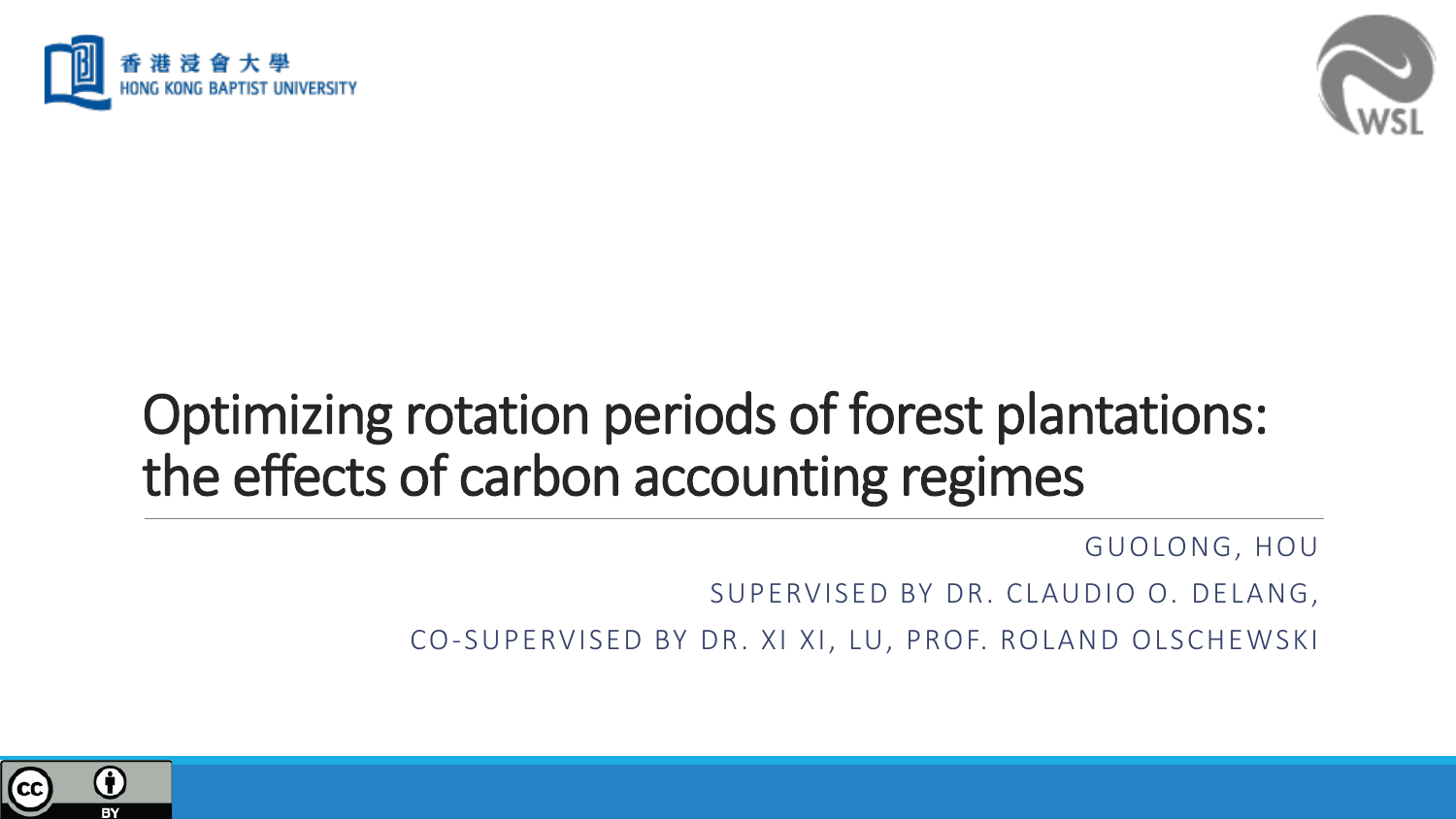

# 1. Introduction

#### ➢*Carbon accounting regimes*



#### Two big differences i. Expiring time tCER: expire every 5 years lCER: expire at the end of a project crediting period. ii. Amount of CERs tCER: total amount of  $CO<sub>2</sub>e$  sequestered. lCER: the additional amount of  $CO<sub>2</sub>e$ sequestered since the last verification.

Fig. 1. Carbon offset accounting systems for afforestation projects. Grey arrows represent the number of offsets (in t  $CO<sub>2</sub>$ ) issued through time; blank arrows represent the lifetime of these CERs.

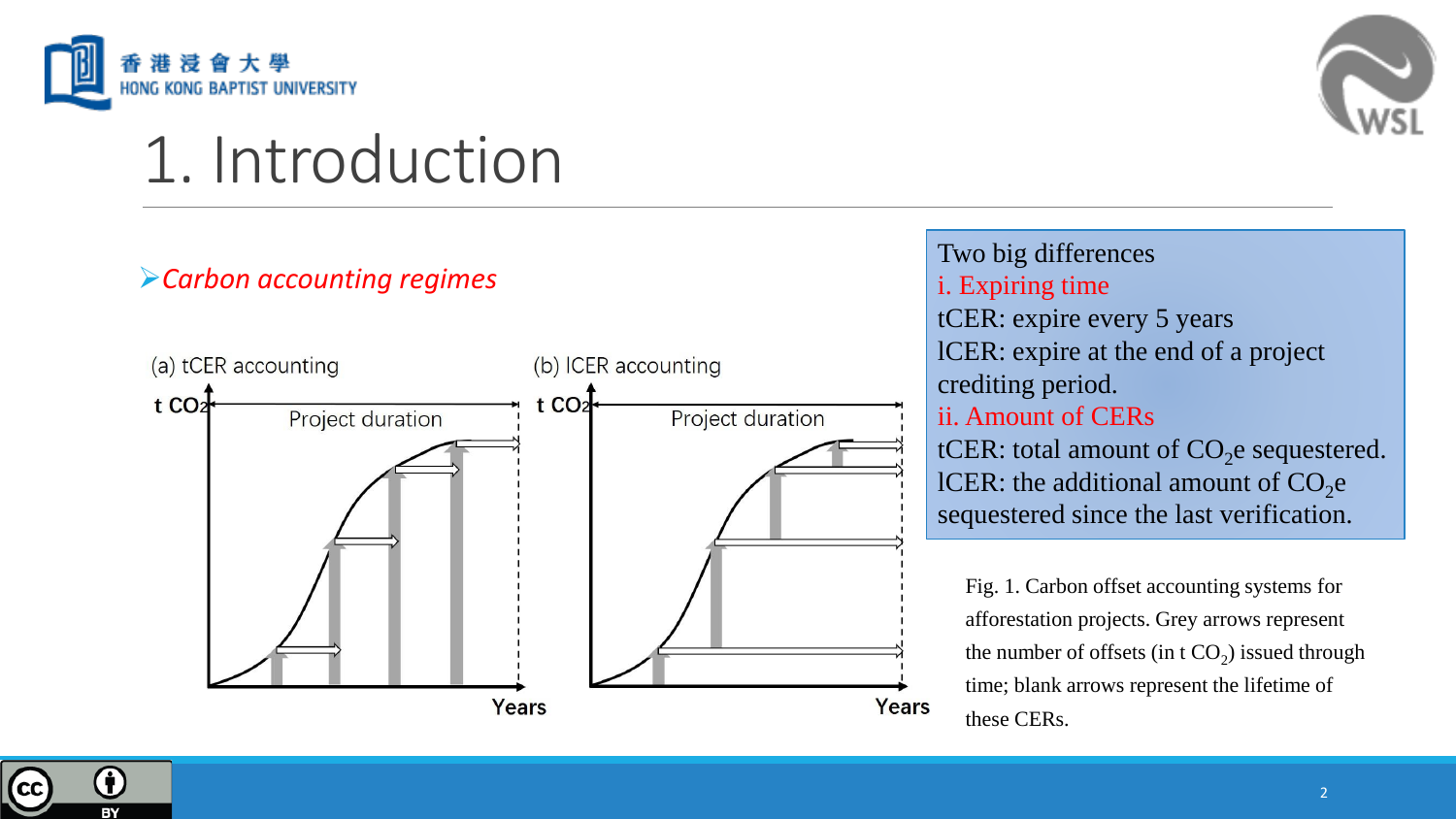



# 2. Research questions

➢*Research questions:* 

(i) How does the value of the carbon sequestered by forests affect the optimal rotation period?

(ii) How do different carbon accounting methods (tCER and ICER) affect the optimal rotation period across different tree species and regions?

(iii) How do changes in carbon prices and discount rates influence the optimal rotation period of different plant species?

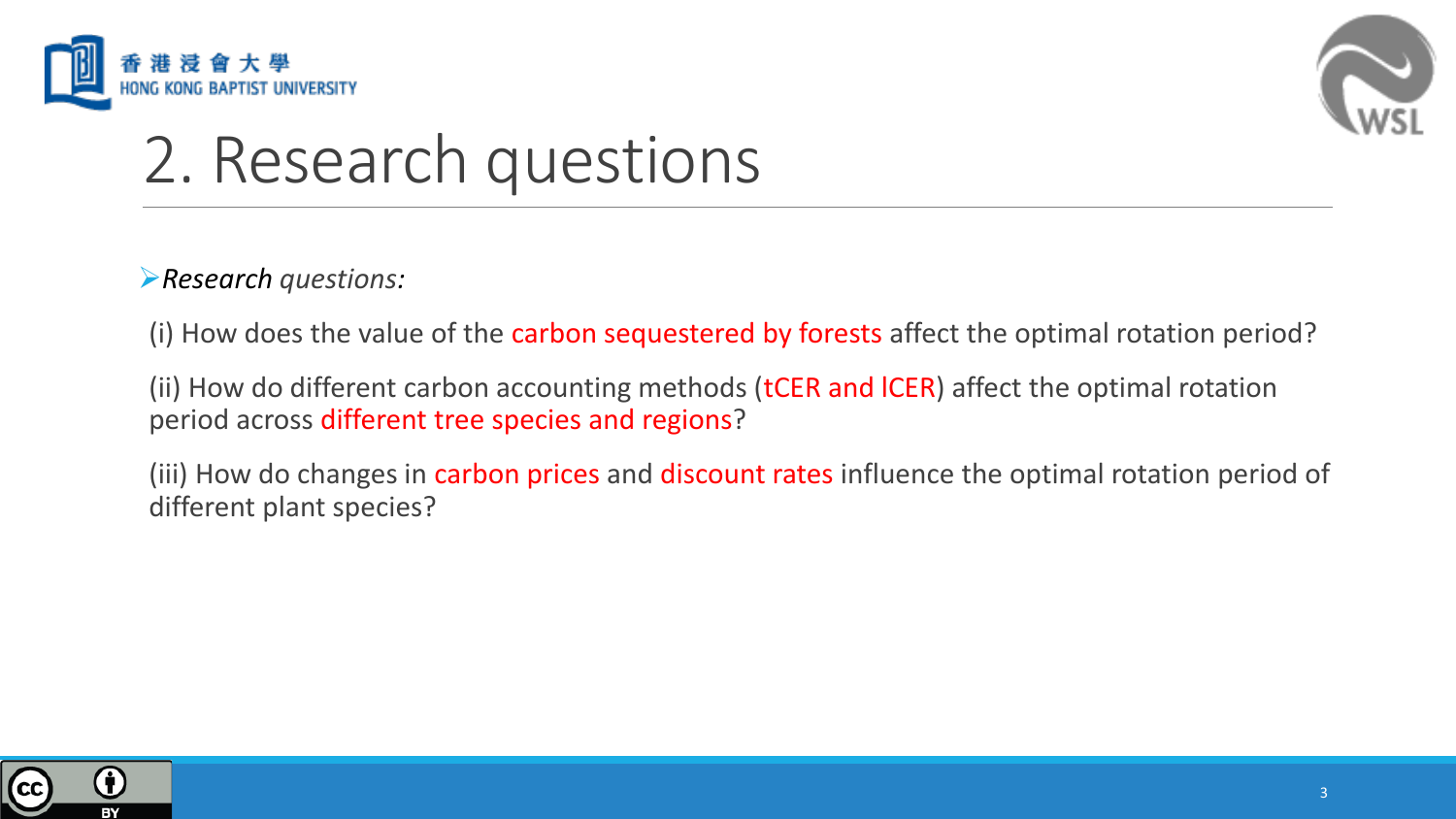



# 3. Methods

#### *3.1. Estimation of timber production and Carbon Sequestration*

- ➢ *Stand growth models -forest biomass carbon*
- ➢ *Meta-analysis*
- *-soil organic carbon*
- ➢ *Regression analyses -temporal patterns of carbon sequestration*



Fig. 2. Total carbon sequestered by tree biomass and soil carbon after afforestation of cropland.



Notes: C, E, N, NE, NW, S, and SW stand for China, and the eastern, northern, northeastern, northwestern, southern, and southwestern region, respectively.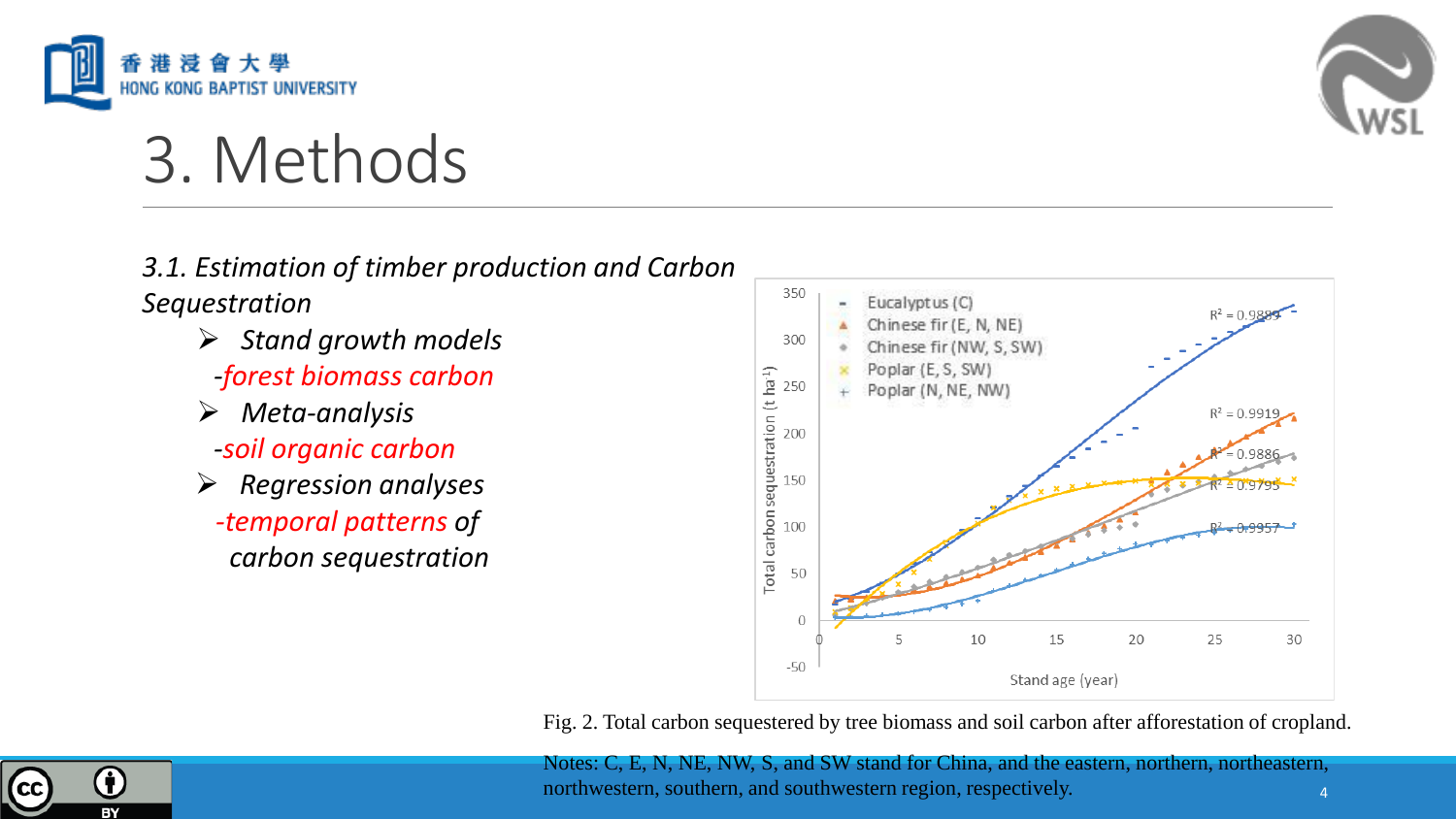

# 3. Methods

*3.2. Calculation of the optimal rotation periods*

*3.2.1. Collection of Economic Data*

*3.2.2. Modified Hartman rotation model*

Costs of reforestation

Site preparation (e.g. Seedling or sapling; Insecticide; Herbicide; Fertilizer; Manual cleaning)

Forest management (e.g. Replanting; Weeding and climber cutting; Pruning)

Harvesting (Tools and machinery)

#### Incomes from reforestation

Revenues from timber/wood use



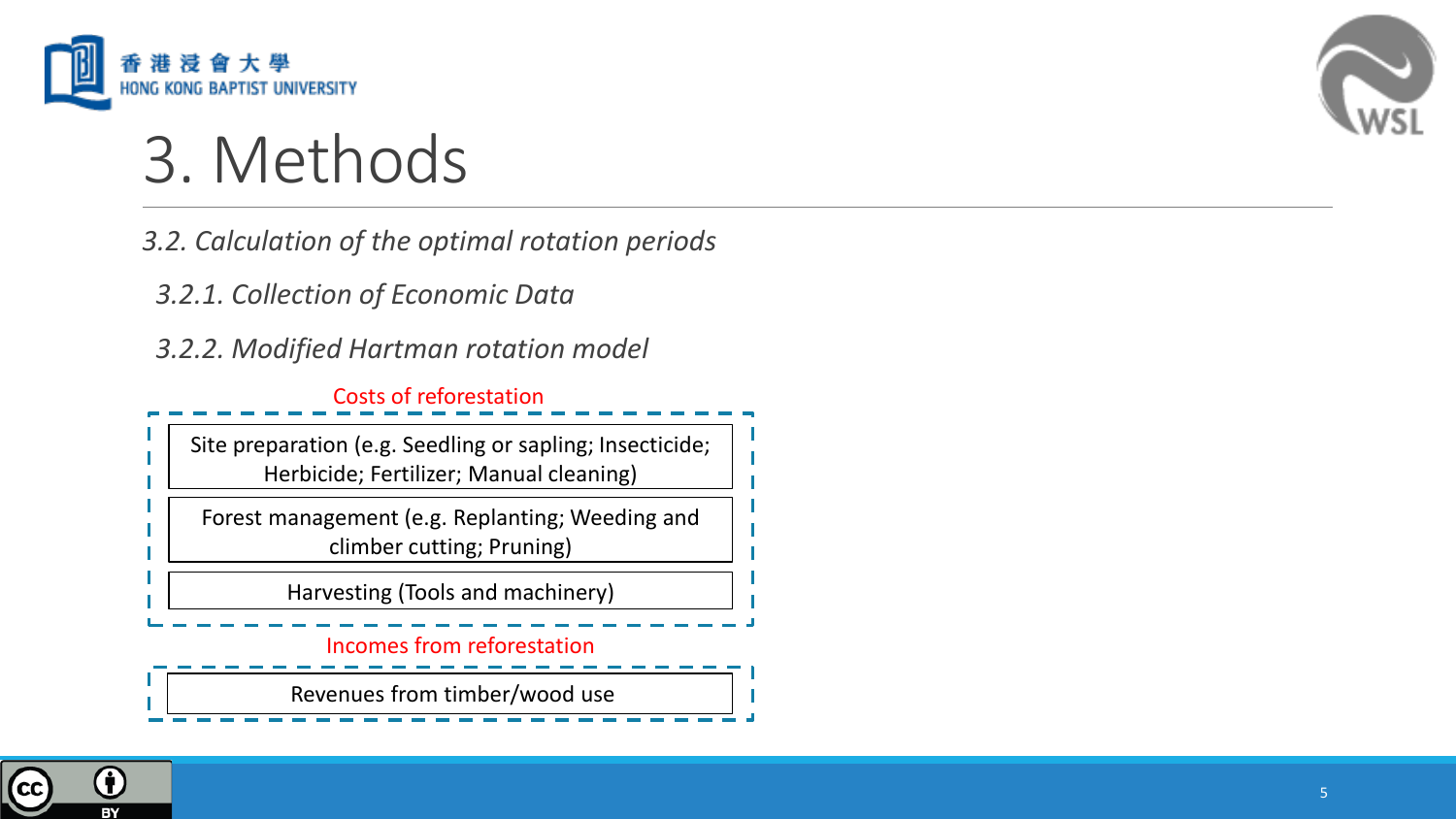



## 4. Results

### *4.1. Differences between tCER and lCER accounting*

- ➢ *Carbon prices*
- ➢ *CER generation*

**Table 4. Carbon price and CER generated (tree biomass and soils) of different afforestation alternatives under two carbon accounting systems.**

|                       |                            | Duration (years) |       |       |       |        | Total  |
|-----------------------|----------------------------|------------------|-------|-------|-------|--------|--------|
|                       |                            | 5.0              | 10.0  | 15.0  | 20.0  | 25.0   |        |
| <b>Carbon price</b>   | ptCER (USD tCER-1)         | 15.0             | 15.0  | 15.0  | 15.0  | 15.0   |        |
|                       | pICER (USD ICER-1)         | 52.6             | 45.8  | 37.5  | 27.3  | 15.0   |        |
| <b>Eucalyptus (C)</b> | tCER $(t \text{ ha}^{-1})$ | 179.9            | 377.0 | 614.7 | 859.2 | 1076.6 | 3107.3 |
|                       | ICER $(t \text{ ha}^{-1})$ | 179.9            | 197.1 | 237.7 | 244.5 | 217.4  | 1076.6 |
| Chinese fir (E, N,    | tCER $(t \text{ ha}^{-1})$ | 98.4             | 172.5 | 305.7 | 473.5 | 651.0  | 1701.0 |
| NE)                   | ICER $(t \text{ ha}^{-1})$ | 98.4             | 74.1  | 133.2 | 167.8 | 177.6  | 651.0  |
| Chinese fir (NW, S,   | tCER $(t \text{ ha}^{-1})$ | 104.6            | 204.1 | 314.6 | 430.2 | 545.3  | 1598.7 |
| SW)                   | ICER $(t \text{ ha}^{-1})$ | 104.6            | 99.6  | 110.4 | 115.6 | 115.1  | 545.3  |
| Poplar (E, S, SW)     | tCER $(t \text{ ha}^{-1})$ | 187.3            | 378.4 | 494.0 | 548.5 | 556.2  | 2164.4 |
|                       | ICER $(t \text{ ha}^{-1})$ | 187.3            | 191.1 | 115.6 | 54.5  | 7.7    | 556.2  |
| Poplar (N, NE, NW)    | tCER $(t \text{ ha}^{-1})$ | 26.7             | 95.8  | 192.8 | 288.9 | 355.5  | 959.7  |
|                       | ICER $(t \text{ ha}^{-1})$ | 26.7             | 69.1  | 96.9  | 96.1  | 66.7   | 355.5  |

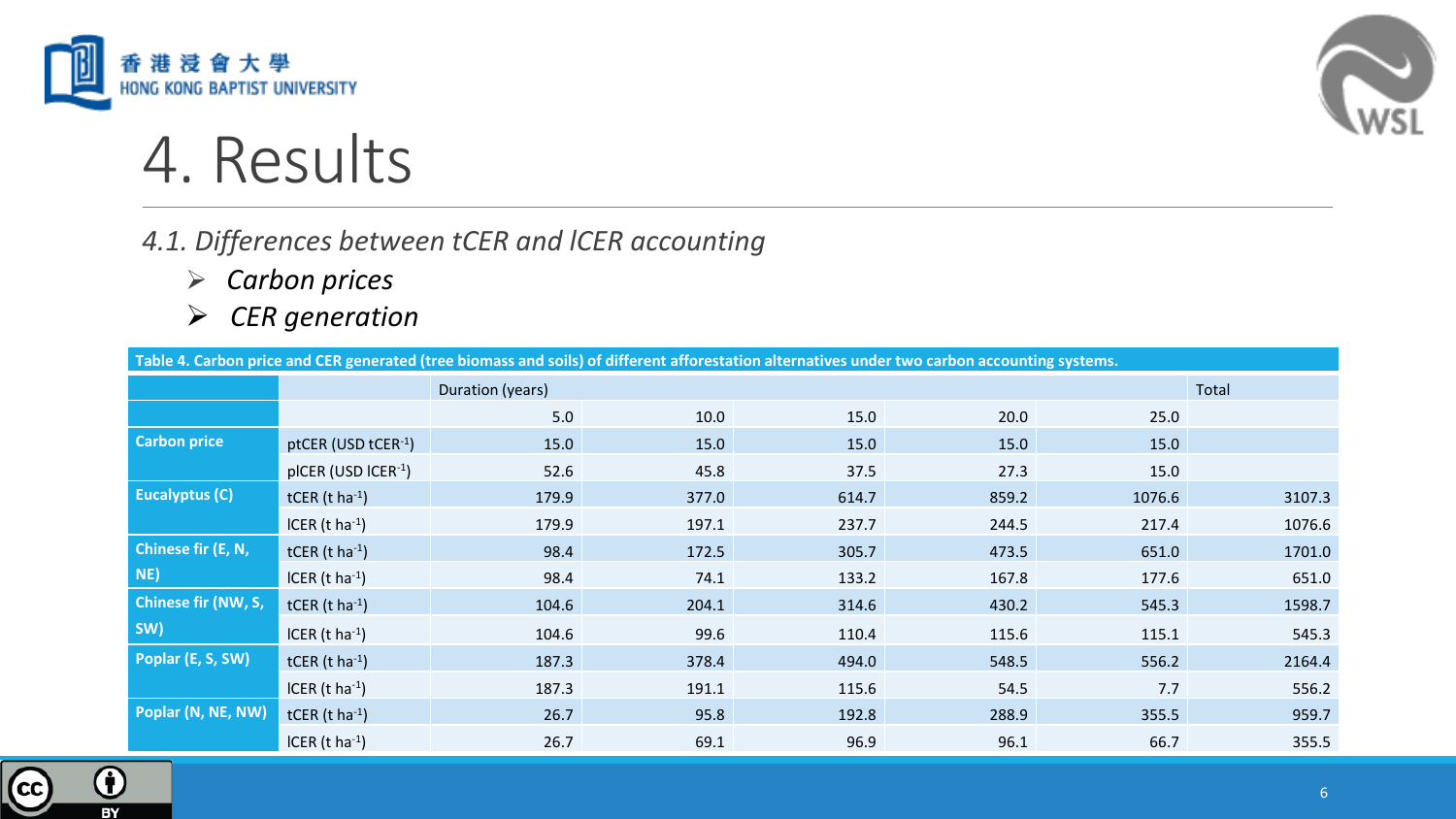



## 4. Results

### *4.1. Differences between tCER and lCER accounting*

➢ *Present value of CERs*



Fig. 3. Present value of CER revenues for different afforestation alternatives under two carbon accounting regimes.



Note: C, E, N, NE, NW, S, and SW stand for China, and the eastern, northern, northeastern, northwestern, southern, and southwestern regions, respectively. (Basic price = 15 USD per ton of  $CO<sub>2</sub>$ . Discount rate = 4%)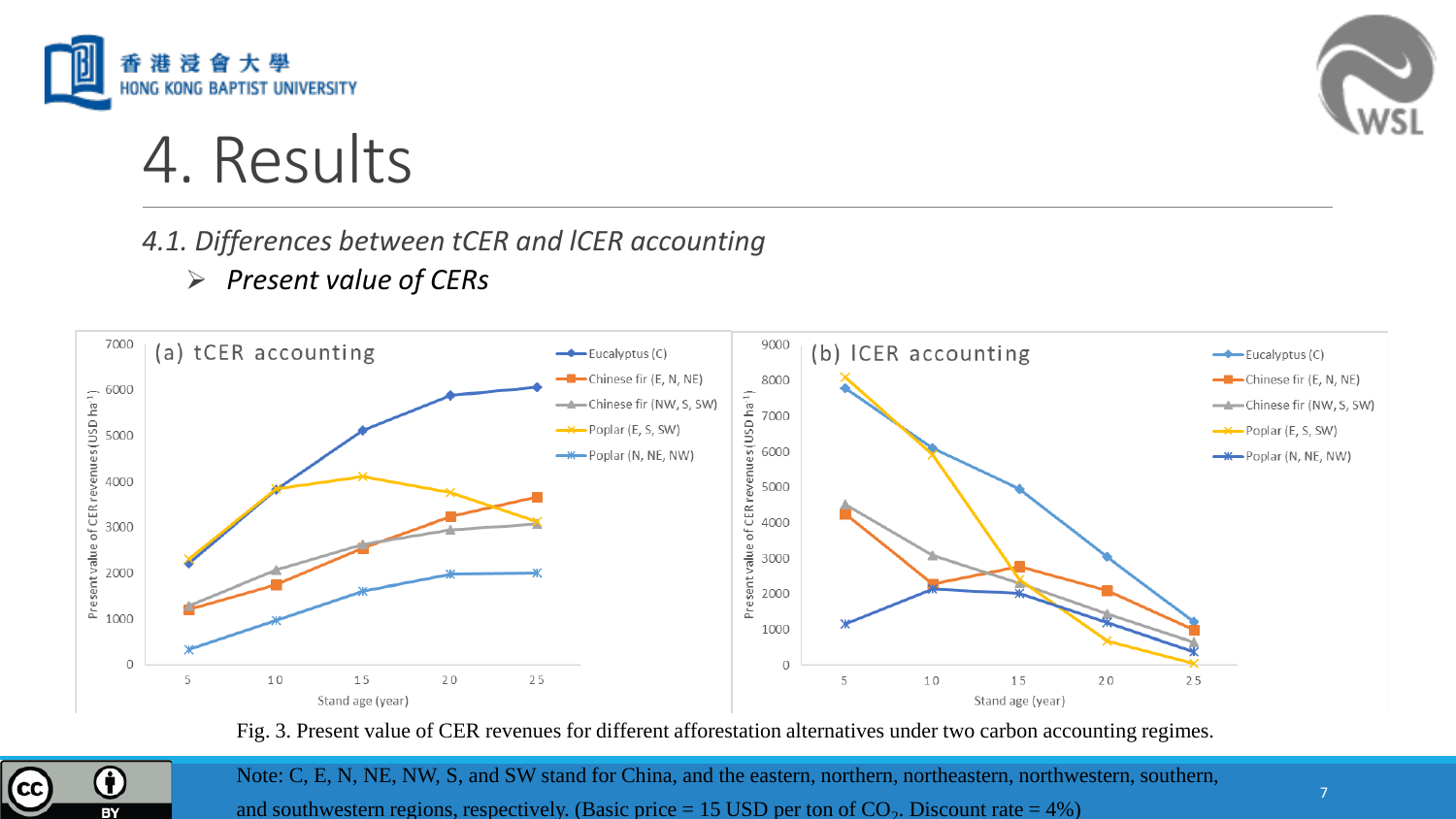



4. Results

*4.2. Optimal rotation periods under different carbon accounting regimes* 



Fig. 4. Optimal rotation period for different plantation species with varying carbon accounting methods.

Note: TVO = timber value only, tCER = temporary carbon credits, lCER = long-term carbon credits. C, E,



N, NE, NW, S, and SW stand for China, and the eastern, northern, northeastern, northwestern, southern, and southwestern region, respectively. (Basic price = 15 USD per ton of  $CO_2$ . Discount rate = 4%).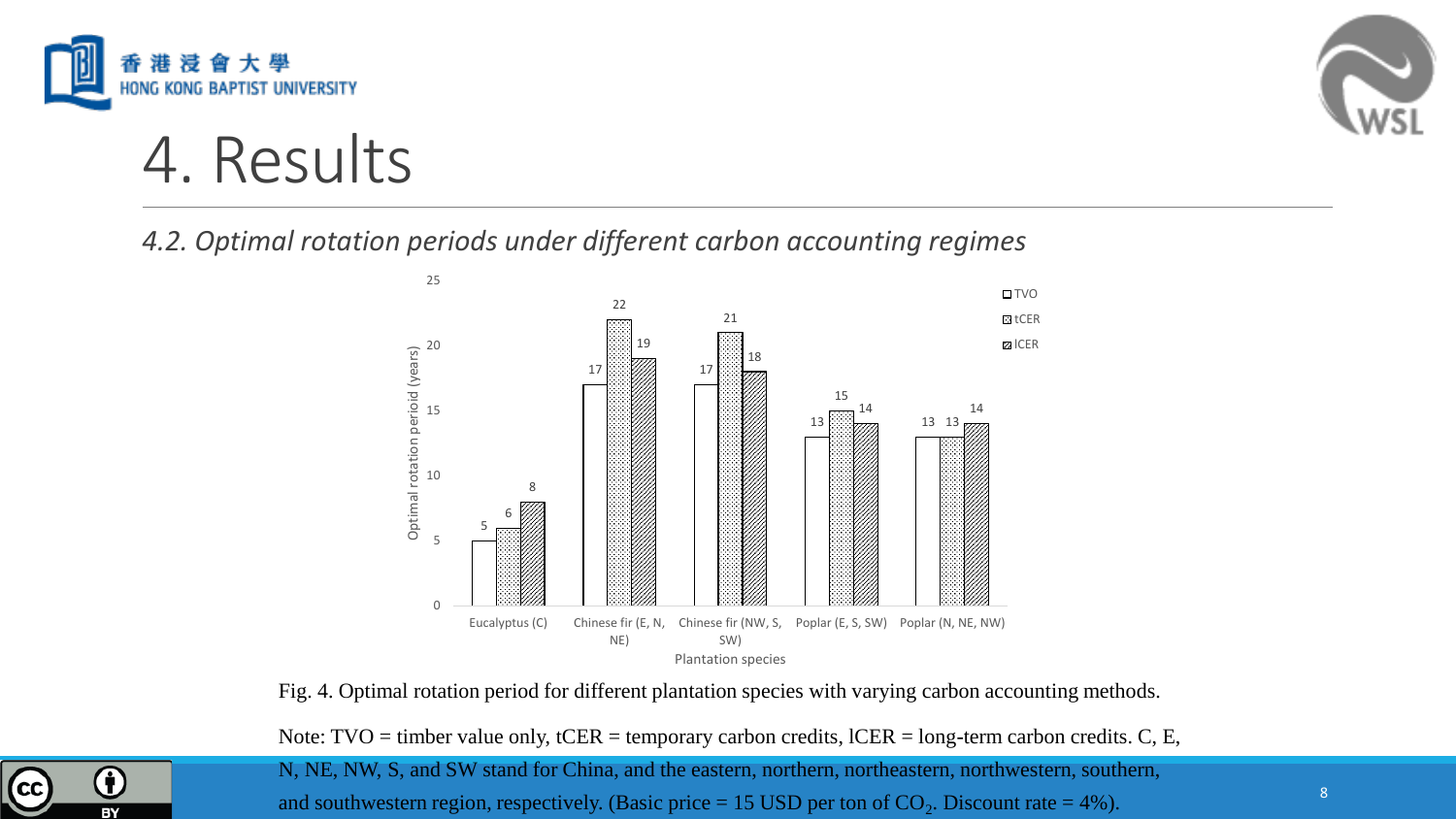



## 4. Results

### *4.3. Impact of changes in carbon prices on rotation period*



Fig. 5. Optimal rotation period varying with the increase of carbon prices under two carbon accounting method.

Note: C, E, N, NE, NW, S, and SW stand for China, and the eastern, northern, northeastern, northwestern, southern,

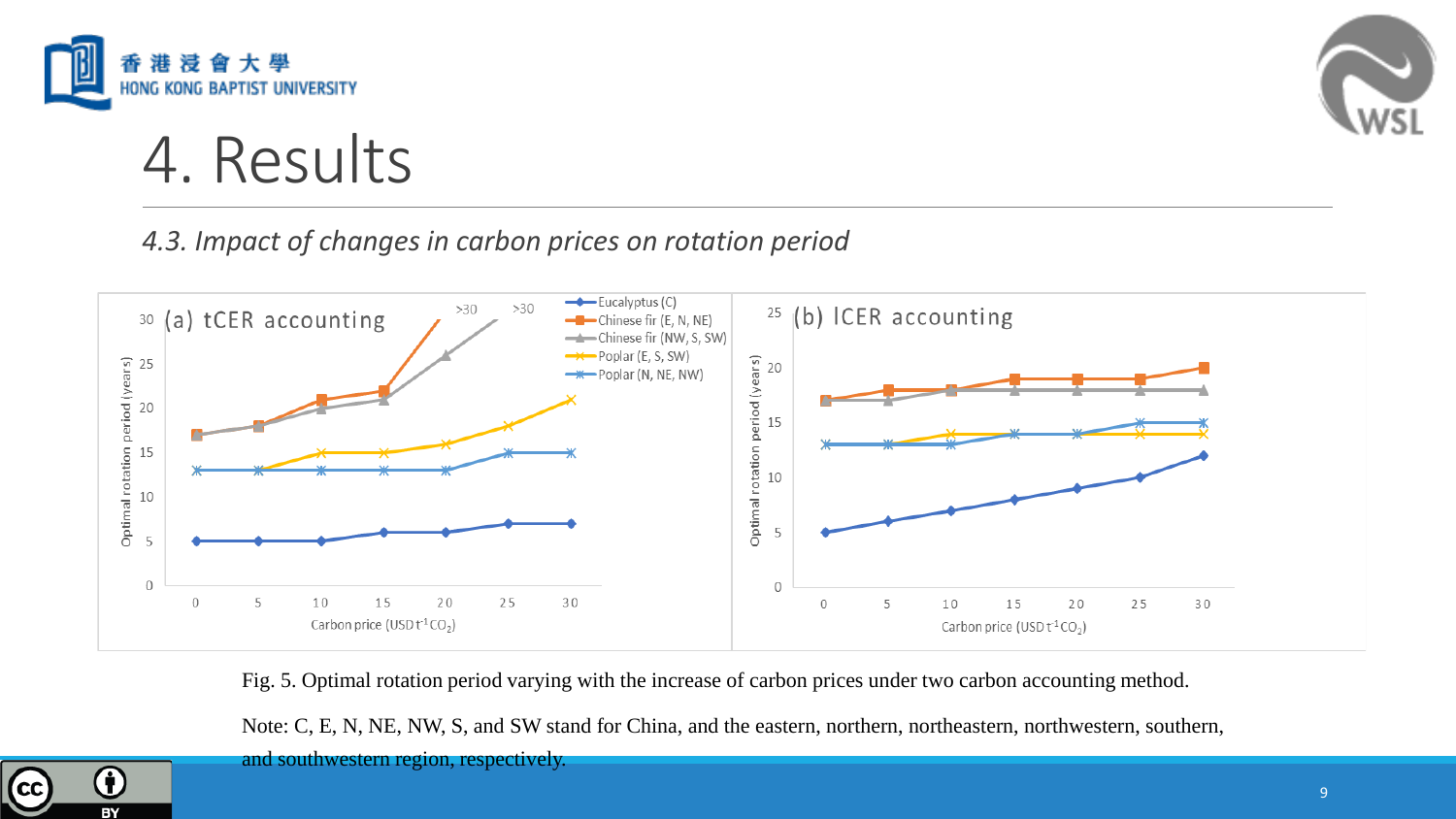



4. Results

#### *4.3. Impact of changes in discount rate on rotation period*



Fig. 6. Optimal rotation period under various carbon accounting methods with different discount rates.



Note: TVO = timber value only, tCER = temporary carbon credits, lCER = long-term carbon credits. C, E, N, NE, NW, S, and

SW stand for China, and the eastern, northern, northeastern, northwestern, southern, and southwestern region, respectively.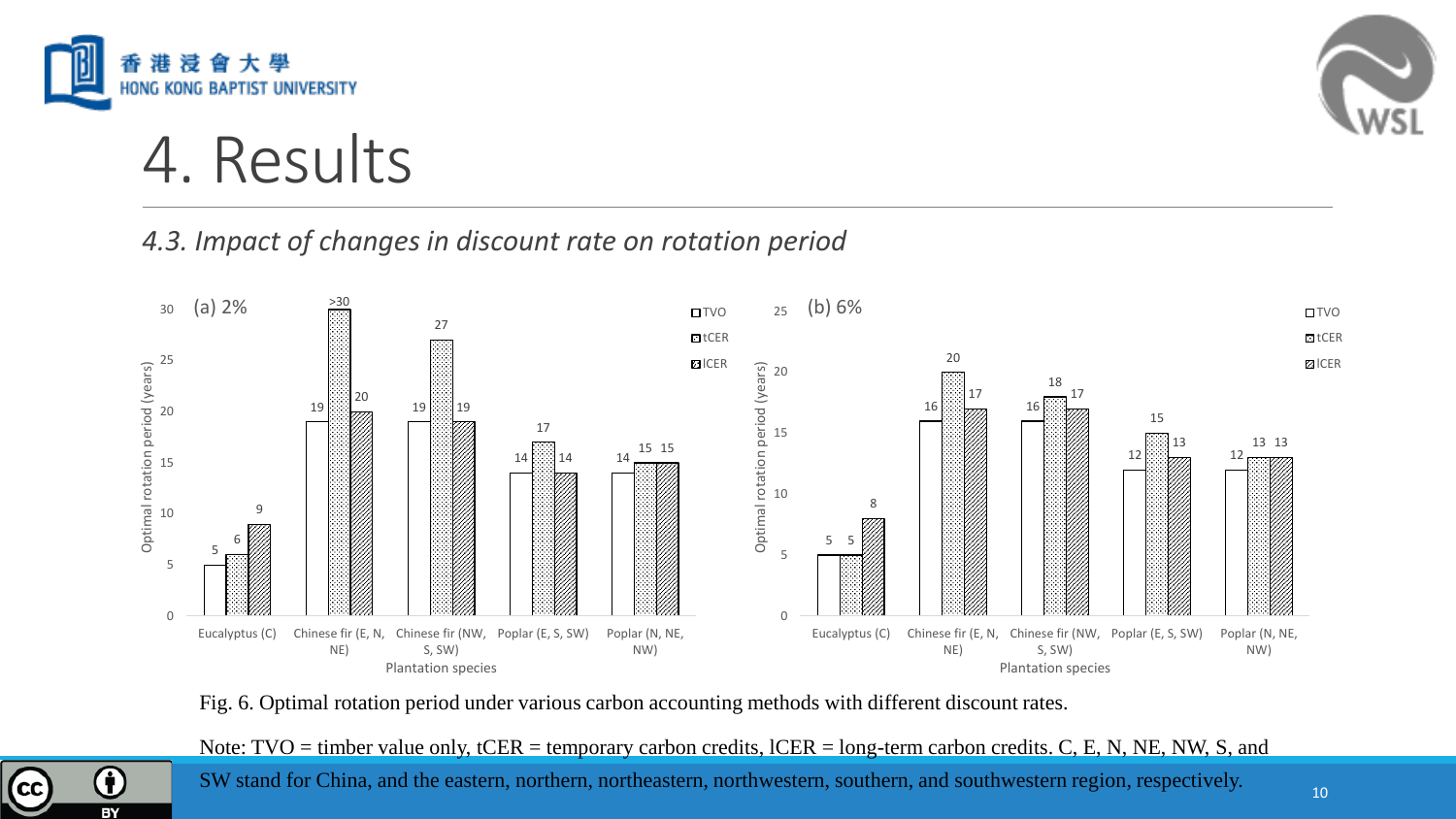



# 5. Conclusions

➢The optimal rotation period increases when considering the joint production of timber and carbon sequestration.

➢Carbon accounting regimes have a significant impact on the optimum rotation and on the revenue calculations.

➢Forest managers have an incentive to apply tCER accounting to finance slow-growing plantations, and lCER for fast-growing ones.

➢Carbon accounting regimes also affect the sensitivity of optimal rotation period of different plantation species to the changes of carbon prices and discount rates.

➢Chinese fir - highly sensitive - under tCER accounting,

➢Eucalyptus - most sensitive - under lCER accounting

➢Poplar - minimal impact - under both regimes